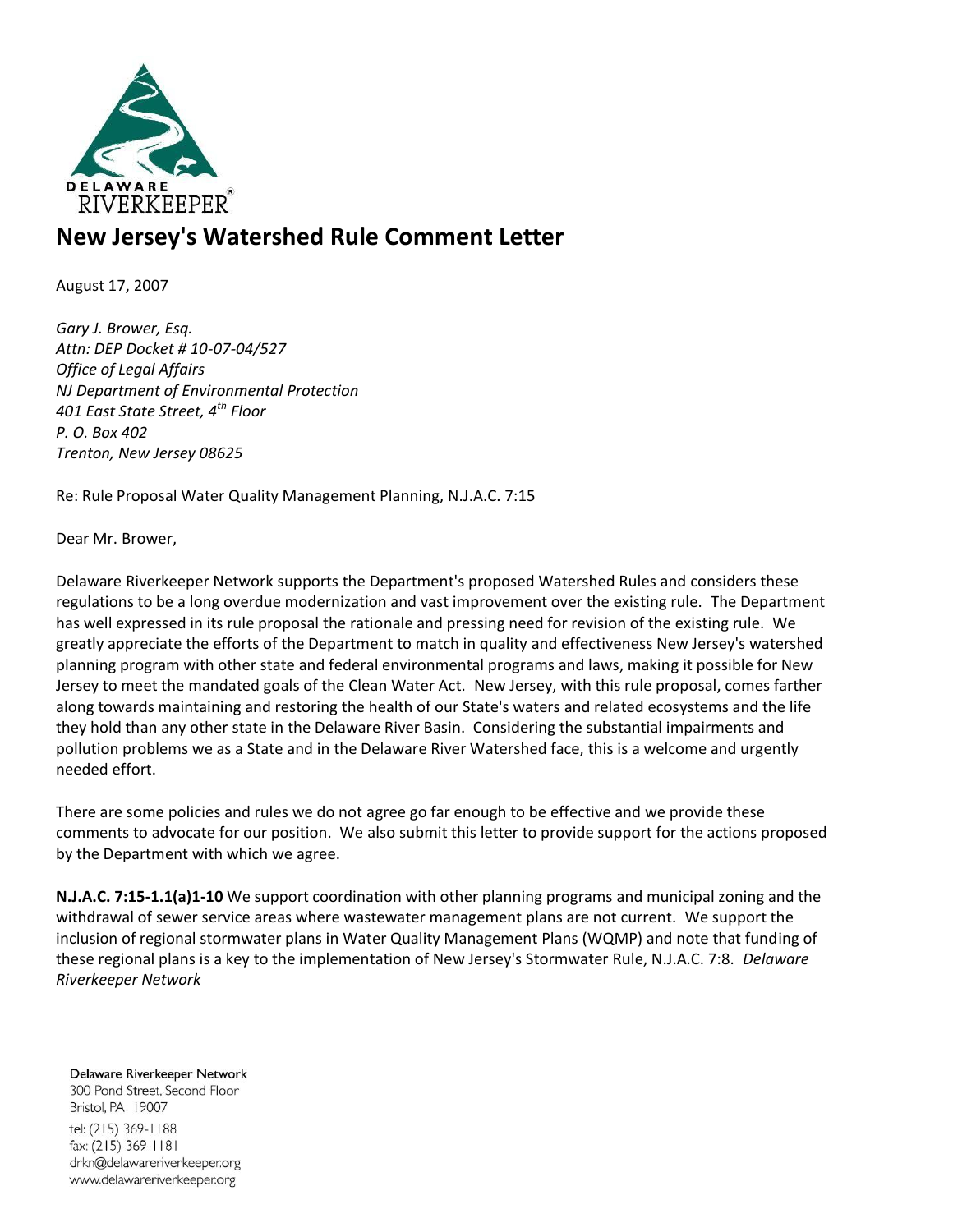**7:15-1.1(a)1-11** We do not support the assignment of the preparation and update of wastewater management plans (WMP) to County Boards of Chosen Freeholders at this time. Our concern is that many if not most Counties are not prepared, trained or funded to carry out these duties. The Counties are not oriented towards planning on a watershed basis. It should not be assumed that Counties have an inherently regional approach; and it should not be assumed that "regional" perspective is necessarily watershed-based. It is very important that the water quality management plans and wastewater plans are organized and carried out by watersheds as well as dealt with on a regional basis. The Counties' tendency is typically to provide county-wide services such as roads, bridges, and transit, not delve into municipal planning or the regionalization of municipal plans, except where mandated by the state through such programs as the State Development and Redevelopment Plan and the review of municipal stormwater plans. The uneven execution of some Counties' responsibilities in these efforts is evidence that all Counties are not ready for yet another formidable responsibility. Some Counties have even tried to remove their own projects from the WQMP process, claiming the Department's WQMP rules don't have jurisdiction over Counties. The Counties are simply not equipped in expertise or funding to carry out WQMP and WMP planning and their approach is not necessarily protective of watershed quality.

In many cases, municipalities are far ahead of their counties in the quality and timeliness of wastewater planning and the expert guidance they receive through professional planners engaged by the municipalities. The municipality knows best its needs in this regard and should be able to get direct assistance from the Department in both expert advice and funding to prepare and update WMPs. Guidance on developing a regional approach can be provided by the Department on a watershed basis and through funding for regional plans based on watershed delineation rather than political subdivision lines. Instead of giving this duty to the Counties, the Department should establish a similar program to the regional stormwater plan program found in N.J.A.C. 7:8, make it a priority funding element, and encourage municipalities to approach wastewater planning on a watershed basis. The allowance of a municipality to alternatively be assigned this responsibility is not adequate; the duty should go first to the municipality. *Delaware Riverkeeper Network*

**7:15-1.1(a)1-12-15** We support the required inclusion of water quality limited segments and the establishment of TMDLs through this rulemaking. We support the consideration of environmentally sensitive areas in the designation of wastewater service areas. *Delaware Riverkeeper Network*

**7:15-1.5** We support the definitions being brought into consistency with definitions in other updated Department rules.

We agree with the definition of impervious surface, which is more accurate and descriptive than the definition in N.J.A.C. 7:8 specifically because gravel is correctly included as is the inclusion of any "...material that has made the surface resistant to infiltration by water".

We agree that intermittent streams need to be defined so that they may be protected.

The Landscape Map and Natural Heritage Priority Site definitions allow these valuable tools to become part of the process when WQMP and WMPs are being developed, which we agree is essential.

We support the inclusion of landfill leachate collection systems as possible "point sources" of pollution because DRN is aware of this route of pollution in many such instances.

We support the inclusion of a definition for "reclaimed water for beneficial use" or "RWBR", which encourages the re-use of water that is subject to NJPDES standards. As long as the Department carefully reviews the applicable NJPDES standards and the re-use is compatible with the water quality of the reclaimed water, this approach is highly beneficial for water resource conservation and watershed stewardship. The inclusion of a further refinement of "restricted access reclaimed water for beneficial use" provides protection for the public although we question whether golf course irrigation should be considered as a use that is highly restricted. We consider the use of water by golf courses to be far too consumptive and depletive to be allocated anything other than recycled water.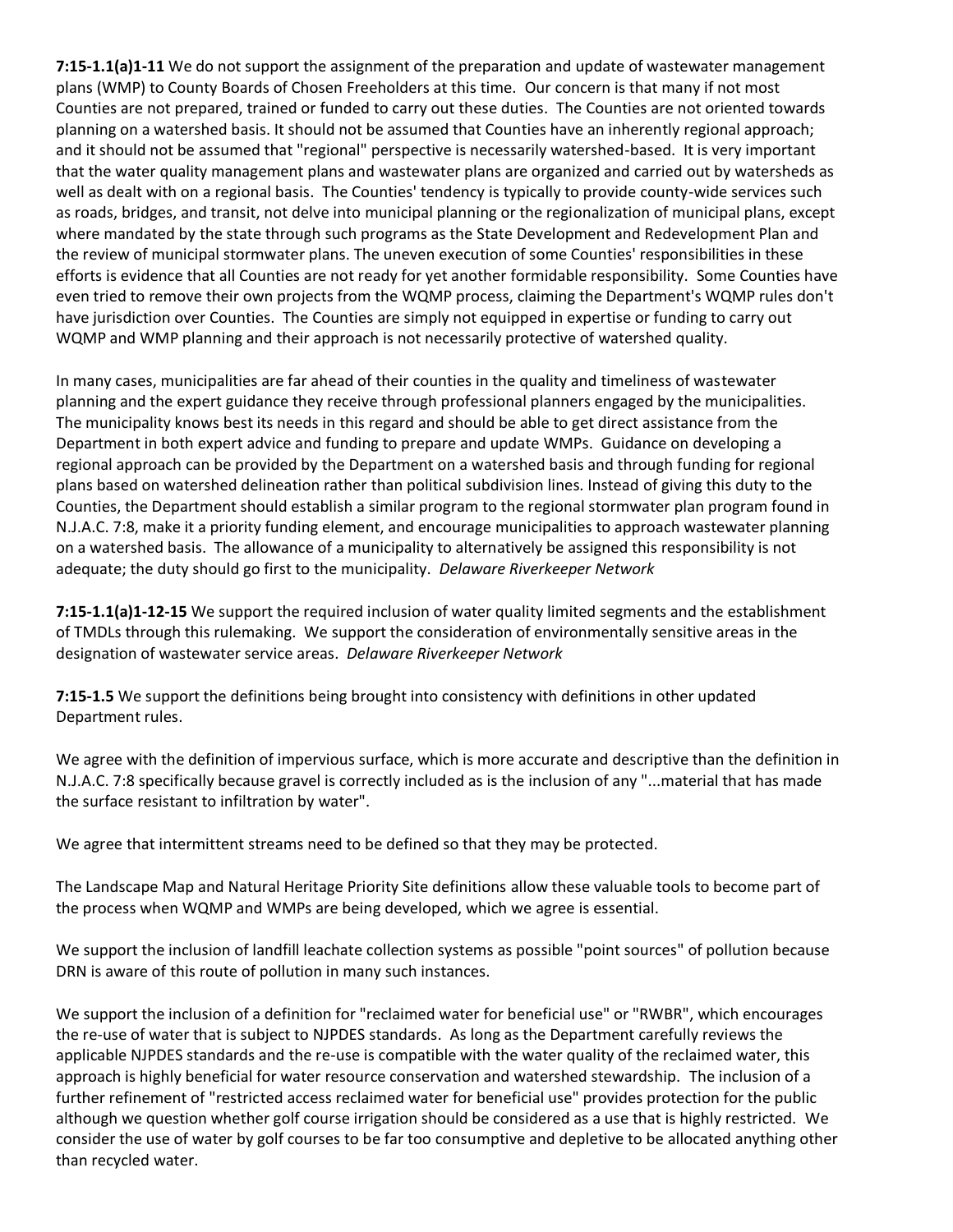We agree with the definition of steep slope as any slope equal to or greater than 20 percent as measured over any minimum run of 10 feet. *Delaware Riverkeeper Network*

**7:15-3.1-2** We support the requirement of a consistency determination (CD) review that includes all actions that could affect water quality. The proposed additional actions that require a CD capture more activities than previously and include environmental criteria, which help to prevent pollution and degradation. Also, we support the requirement that in certain situations where water pollution or habitat degradation may occur as a result of the project, a site specific pollution control plan must be provided during the CD review process, which requires the applicant to prevent pollution as part of the review process, engendering a proactive approach. Due to its potential impact on nonpoint source pollution and riparian encroachment, all projects that require any deviation from FEMA standards in the regulated floodplain should trigger a consistency determination review. We suggest this to be added to the criteria . *Delaware Riverkeeper Network*

**7:15-3.3** We support the requirement that TMDL segments and schedules for addressing the problems be adopted as amendments to the Statewide WQM plan and adopted TMDLs made part of Areawide WQM plans. This integrates the TMDL program into the watershed planning process, making it more possible that the TMDL program can be successful, which it has not proven to be as of yet. *Delaware Riverkeeper Network*

**7:15-3.4(g)7** We object to the reduction of public notice of a public hearing from two to one newspapers because often interested parties read a different paper depending on what news service area they live in. This is particularly true for areas that are served by weeklies and dailies. Two newspapers will allow for more public access to the information regarding the proposed amendment, which is a good thing for both the applicant and the planning area affected and is not a burdensome expense for the applicant. *Delaware Riverkeeper Network*

**7:15-3.5** We agree that revisions, which require less analysis, should be deemed by the Department to comply with the environmental standards in the rule or be processed as an amendment. We caution that this could become a loophole if less than rigorous review is done by the Department. This is particularly true for **7:15- 3.5(b)4vi**, which could be abused through improper nitrate dilution analysis. We are concerned that the imperfect application of nitrate dilution models is a weakness in the proposed rule. We do not agree that this circumstance should be allowed as a revision but should require an amendment. *Delaware Riverkeeper Network*

We support RWBR at **7:15-3.5(b)4viii**, as discussed under section 1.5, as a water resource conservation tool and agree the reduction of water withdrawal and discharge that would result from RWBR is significant and highly beneficial. *Delaware Riverkeeper Network*

We object to provisions in **7:15-3.5(b)4x, which** allow cluster development to be processed as a revision under certain circumstances. First, we emphasize that the 70% conserved land should be 70% of the entire parcel, not only the developable portion. This is not specified in the proposal. Second, the requirement that the agricultural portion "implementing the findings of a Conservation Management Plan or a Natural Resources Management Plan" is too vague. The requirement for these plans must be explicitly stated so as not to lead to argument about what it means. The wording should be changed to: "...and that existing agricultural uses allowed on the restricted portion must comply with and fully implement all provisions of a Conservation Management Plan or a Natural Resources Management Plan..." Further, these plans need to be reviewed and approved by the Department. Third, we do not have confidence in the nitrate dilution modeling that may be used to prove the 2 mg/l nitrate planning standard is met. This is particularly true if GSR-32 is used by the Department or applicant or planning agency in the review process. GSR-32 is not an appropriate model for many soils and geologic formations in New Jersey and should not be universally applied. If this is done, inaccurate nitrate dilution analyses will result. Therefore, we do not agree that a revision should be allowed for such circumstance; an amendment should be required. It should not be assumed that water resource protection would be achieved by these clustering provisions. We strongly recommend this section be deleted. *Delaware Riverkeeper Network*

**7:15-4.4(a)1** We agree that individual sewage disposal systems with a wastewater flow that does not exceed 2000 gpd or five residential units should be deemed consistent with WQM plans. N.J.A.C. 7:9A provides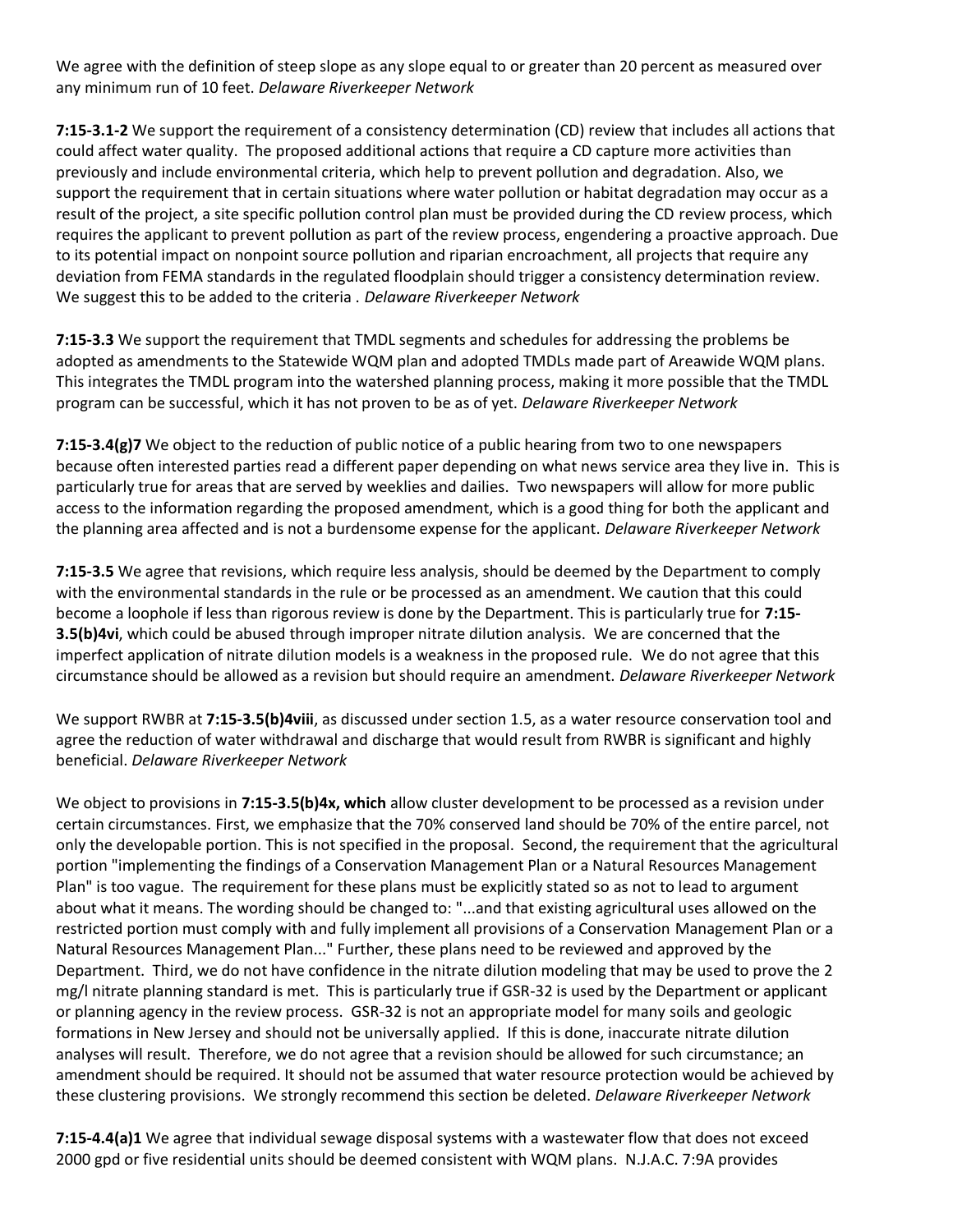standards for these systems but the cumulative impacts of multiple houses (over 5) that generate higher flows in total are not adequately regulated or measured. We agree that the best way to address these negative impacts is the requirement here and later in the rule that 6 houses or greater with septic systems must require an amendment which requires that environmental standards be met. *Delaware Riverkeeper Network*

**7:15-5.1** We support that an amendment or revision to a WMP should only be considered when the WMP is up to date. For too long, amendments have been the only updating of these plans, and that led to a piecemeal, development project-driven process, which was not protective of water and/or ecological resources. *Delaware Riverkeeper Network*

**7:15-5.4** As discussed above, we do not support the assignment of the preparation and update of wastewater management plans (WMP) to County Boards of Chosen Freeholders at this time. Our concern is that many if not most Counties are not prepared, trained or funded to carry out these duties. The Counties are not oriented towards planning on a watershed basis. It should not be assumed that Counties have an inherently regional approach; and it should not be assumed that "regional" perspective is necessarily watershed-based. It is very important that the water quality management plans and wastewater plans are organized and carried out by watersheds as well as dealt with on a regional basis. The Counties' tendency is typically to provide county-wide services such as roads, bridges, and transit, not delve into municipal planning or the regionalization of municipal plans, except where mandated by the state through such programs as the State Development and Redevelopment Plan and the review of municipal stormwater plans. The uneven execution of some Counties' responsibilities in these efforts is evidence that all Counties are not ready for yet another formidable responsibility. Some Counties have even tried to remove their own projects from the WQMP process, claiming the Department's WQMP rules don't have jurisdiction over Counties. The Counties are simply not equipped in expertise or funding to carry out WQMP and WMP planning and their approach is not necessarily protective of watershed quality.

In many cases, municipalities are far ahead of their counties in the quality and timeliness of wastewater planning and the expert guidance they receive through professional planners engaged by the municipalities. The municipality knows best its needs in this regard and should be able to get direct assistance from the Department in both expert advice and funding to prepare and update WMPs. Guidance on developing a regional approach can be provided by the Department on a watershed basis and through funding for regional plans based on watershed delineation rather than political subdivision lines. Instead of giving this duty to the Counties, the Department should establish a similar program to the regional stormwater plan program found in N.J.A.C. 7:8, make it a priority funding element, and encourage municipalities to approach wastewater planning on a watershed basis. The allowance of a municipality to alternatively be assigned this responsibility is not adequate; the duty should go first to the municipality. *Delaware Riverkeeper Network*

**7:15-5.8** In order for municipal responsibilities to be fulfilled, they will need education, training, and funding and consistent guidance. As experienced in the implementation of New Jersey's Stormwater Rule, the municipality is today required to meet many mandates and many municipalities are lagging behind in implementing stormwater regulations. Informational forums on the Stormwater Rule in some instances conflicted with each other and guidance from the department shifted as various issues emerged regarding permits and the interpretation of the details of the stormwater rules. Municipalities need well organized help from the Department in order to successfully achieve the requirements of this rule. *Delaware Riverkeeper Network*

**7:15-5.13** We object to the assignment of wastewater management planning responsibility to a municipality only if the County fails to submit a WMP for the municipality. We advocate that the municipality be the first designee as the wastewater management planning entity with the County as a default if the municipality fails, subject to Department approval. *Delaware Riverkeeper Network*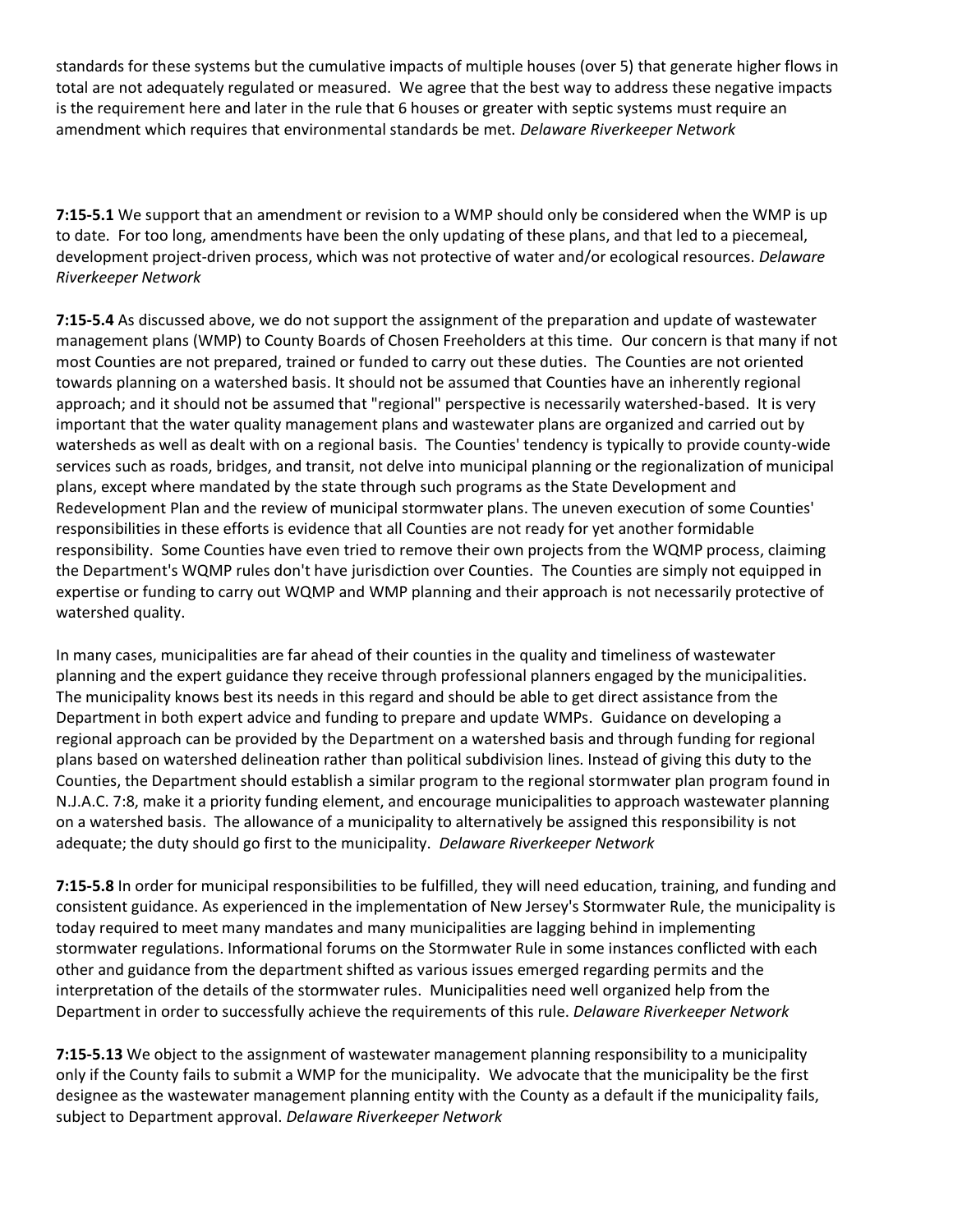**7:15-5.17** We strongly support the requirement for mapping of features, which includes many environmental features not previously considered in the regulations (although some, not all, were addressed through EO 109). The inclusion of environmental features in the WMP process ties this planning program to other state environmental programs and allows the process to attain its stated goals and the mandates of the Clean Water Act and Amendments. We suggest the addition of FEMA floodplain delineations, where available, as a required feature to be shown. We agree that wastewater plans should not be based on county master plans, which may not be consistent with municipal zoning. The more appropriate measure of build out and future need is what is allowed under municipal zoning. *Delaware Riverkeeper Network*

**7:15-5.24(a)** We support the clarification made that just because an area does not meet the criteria for exclusion from a sewer service area does not mean the municipality must provide centralized sewer service there. A municipality's goals, vision and planning are paramount and if a municipality does not want sewers and wants to use individual septic systems instead they should be able to do so without justification based on the provisions of section 5.24. This is particularly important if the Counties are the wastewater planning agency. Municipal planning and watershed characteristics are the foundation of wastewater planning, not top-down imposition of sewer service areas by Counties or other non-municipal agencies as long as the municipality implements the requirements of this rule that provide protection to water and ecological resources. This section is very important and should be highlighted further to express how the decision making about sewer service areas is to play out on the ground. *Delaware Riverkeeper Network*

**7:15-5.24(b)** We strongly object to environmentally sensitive areas being defined as 25 acres or greater in size. We appreciate the analysis that the Department did to arrive at this number and understand the usefulness of the layered approach that produced the polygon data, which will be very helpful for planning. But the limit of 25 acres severely limits the application of environmental protection to many important environmental features and sub-ecosystems. There are habitats that are critical that are small and support a healthy ecological system for a plant or animal species that do not require large acreage. This is especially true for wetlands, vernal pools, plants and plant communities as well as small sized habitats such those utilized by birds that move from small woodland to small woodland in order to survive in a fragmented forest area. We do not agree that the other permit programs will adequately protect the environmental resources left within the 25 acre excluded areas since the lack of effective buffering in existing rules and past practice shows that eventually such areas are eroded in terms of water quality and their ability to support healthy habitats. The 25 acre size limit should be deleted. *Delaware Riverkeeper Network*

We strongly support the inclusion of **7:15-5.24(b)1-4, 7:15-5.24(c) and (d).** *Delaware Riverkeeper Network*

As stated earlier, 100 year floodplains should be included in the list of environmentally sensitive areas that cannot be developed as part of a sewer service area. Development of floodplains leads to water quality degradation and flooding as well as stream destabilization and ecosystem and habitat degradatio[n\[1\].](http://delawareriverkeeper.org/newsresources/factsheet.asp?ID=52#_ftn1) "In their natural state, floodplains have substantial value. These complex, dynamic systems contribute to the physical and biological support of water resources, living resources, and cultural resources. They provide natural flood and erosion control, help maintain high water quality, and contribute to sustaining groundwater supplies...Proper management of floodplains is important to preserve their value and to reduce loss caused by flooding["\[2\].](http://delawareriverkeeper.org/newsresources/factsheet.asp?ID=52#_ftn2) "Development in the floodplain individually and cumulatively results in adverse impacts somewhere in the watershed. These adverse impacts can include increased flood stages, increased velocities, erosion and sedimentation, water quality degradation and habitat loss. In addition to these negative effects, development in the floodplain disturbs naturally vegetated riparian corridors and often threatens the safety of both residents and emergency personnel in the event of flood["\[3\].](http://delawareriverkeeper.org/newsresources/factsheet.asp?ID=52#_ftn3) *Delaware Riverkeeper Network*

**7:15-5.24(h)** We strongly object to the allowance of intrusion into environmentally sensitive areas by center based development that is part of an endorsed plan approved by the State Planning Commission. This double standard for allowing destruction of environmental resources for dense "smart growth" is wrong-headed. This provision undermines the ability of the WQMP process to meet the above stated goals and mandates. The location of Centers designated in the State Plan often are places where some development already exists and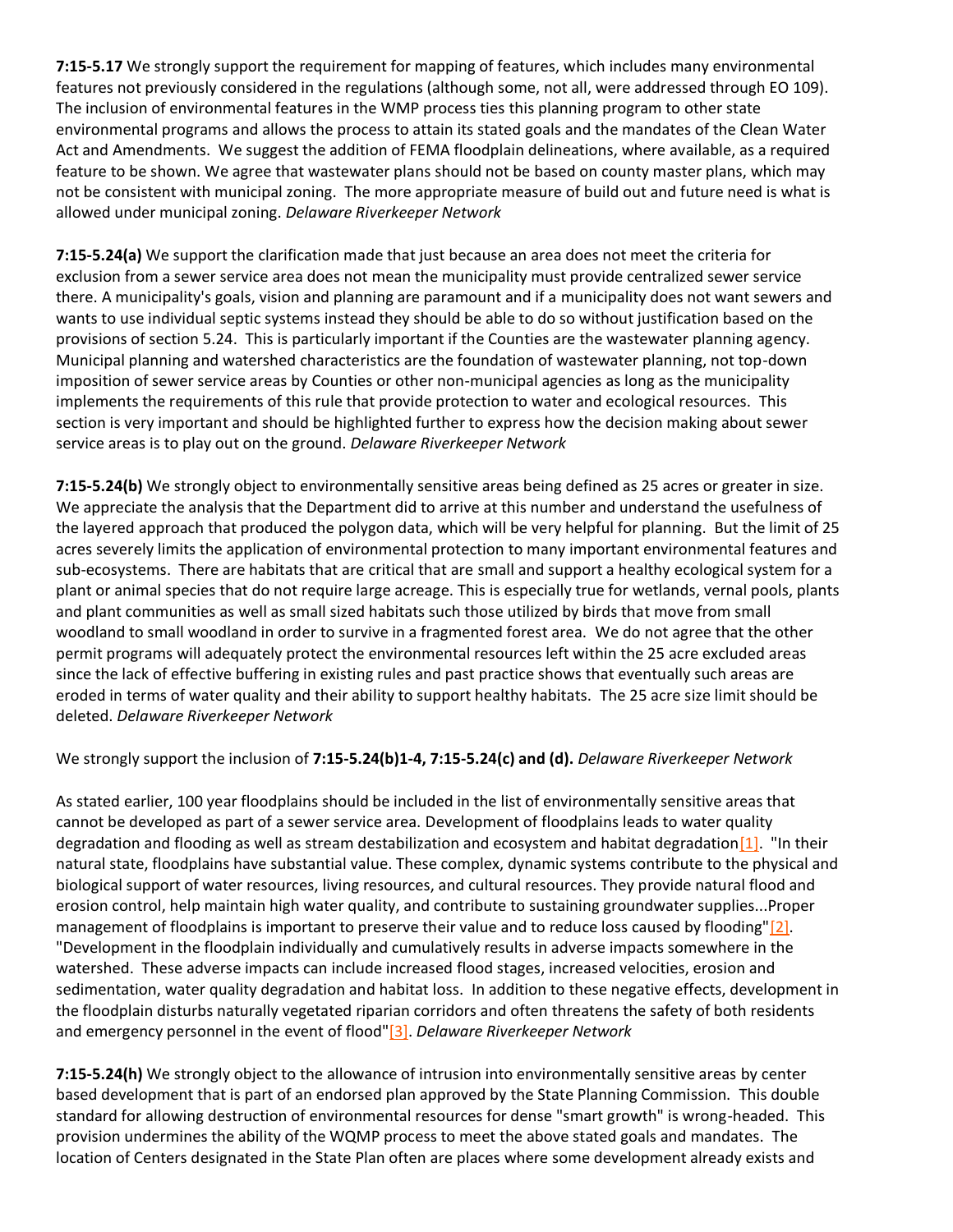that were historically not located on the basis of avoiding environmental impacts. In fact, these previously developed areas often are located in places where there were environmentally sensitive resources. And often built (but not overbuilt) areas are located where high value resources are still intact because the hamlet or small town now has low density and little traffic (such as Category-I stream); without the low density nature of the existing development those resources may not be able to co-exist. To assume that center-based development will by its nature give more back in benefit than it costs in degradation is a wrong assumption. It could just as well be that the "sins of the past" (the location of human development in environmentally sensitive areas) will be now repeated and, indeed compounded, in regards to the degradation of dense development on the resources that the WQMP rule and related laws and regulations are missioned to protect. To maintain, enhance and restore is a stated goal of these rules. By allowing areas that are environmentally sensitive but not at present able to support endangered and threatened species to be degraded, the potential for enhancement and restoration is forever lost there. The requirement that the areas outside the designated sewer service area are in some way protected is not enough-the area will be eroded from the activities regardless due to proximity and the areas inside the service area are given up. We advocate that this section be deleted. *Delaware Riverkeeper Network*

**7:15-5.25(a)** We strongly support the setting of environmental standards in these rules and their assessment early in the process. We support the approach proposed to only process amendments if compliance with these standards is demonstrated. We endorse the proposal that the standards are the minimum required and a wastewater management plan can set more protective standards. This has proven to be a key provision in other state rules and allows more locally appropriate and stricter standards to be applied. This allows, for instance, a more locally protective nitrate dilution standard that is calculated based on a model accurate for specific geology. *Delaware Riverkeeper Network*

**7:15-5.25(d)1.i** The peak flow for any given month or the average for three highest months should be used to determine existing flows, not the peak monthly average flow over 12 months. *Delaware Riverkeeper Network*

**7:15-5.25(d)1.ii** The use of projected population increases over a 20-year planning horizon to calculate future wastewater flows in urban areas should be groundtruthed at the 6-year update and revised if the projections are not accurate. Population projections can be very misleading and inaccurate over time depending on many factors outside of the planning agency's consideration. *Delaware Riverkeeper Network*

**7:15-5.25(d)1.iii** We support the inclusion of industrial flows and landfill leachate flows in the estimation of future wastewater flows by a municipality. We suggest the inclusion of all leachate from superfund or RCRA permitted sites, which may not be landfill sites but which contribute groundwater or surface water discharges. *Delaware Riverkeeper Network*

**7:15-5.25(d)3iii** We support the requirement that water quality based effluent limits be calculated based on stream quality and adopted TMDLs. We suggest that in order to achieve a non-degradation program compliant with Clean Water Act goals, their needs to be no measurable change in water quality and habitat and a mandate to improve where there are water quality problems and degraded habitat beyond TMDL requirements. We consider the mandate to enhance and restore to be key to these rules and advocate that the goal is to reach the highest attainable use for the waterway. This may mean a stricter program than that required by a TMDL program. *Delaware Riverkeeper Network*

**7:15-5.25(d)3iv** We oppose the lowering of stream water quality for any discharge because of the availability of technologies to provide removal of pollutants from discharges. If the technology cannot be implemented that reaches the goal of no degradation then the amendment should not be approved, regardless of demonstration under N.J.A.C. 7:38. *Delaware Riverkeeper Network*

**7:15-5.25(d) and (f)** We strongly support linking water supply and wastewater planning. This element of water resource protection has been overlooked by present regulations. This is supported by the New Jersey State Water Supply Plan and other planning initiatives such as the draft New Jersey Highlands Regional Master Plan.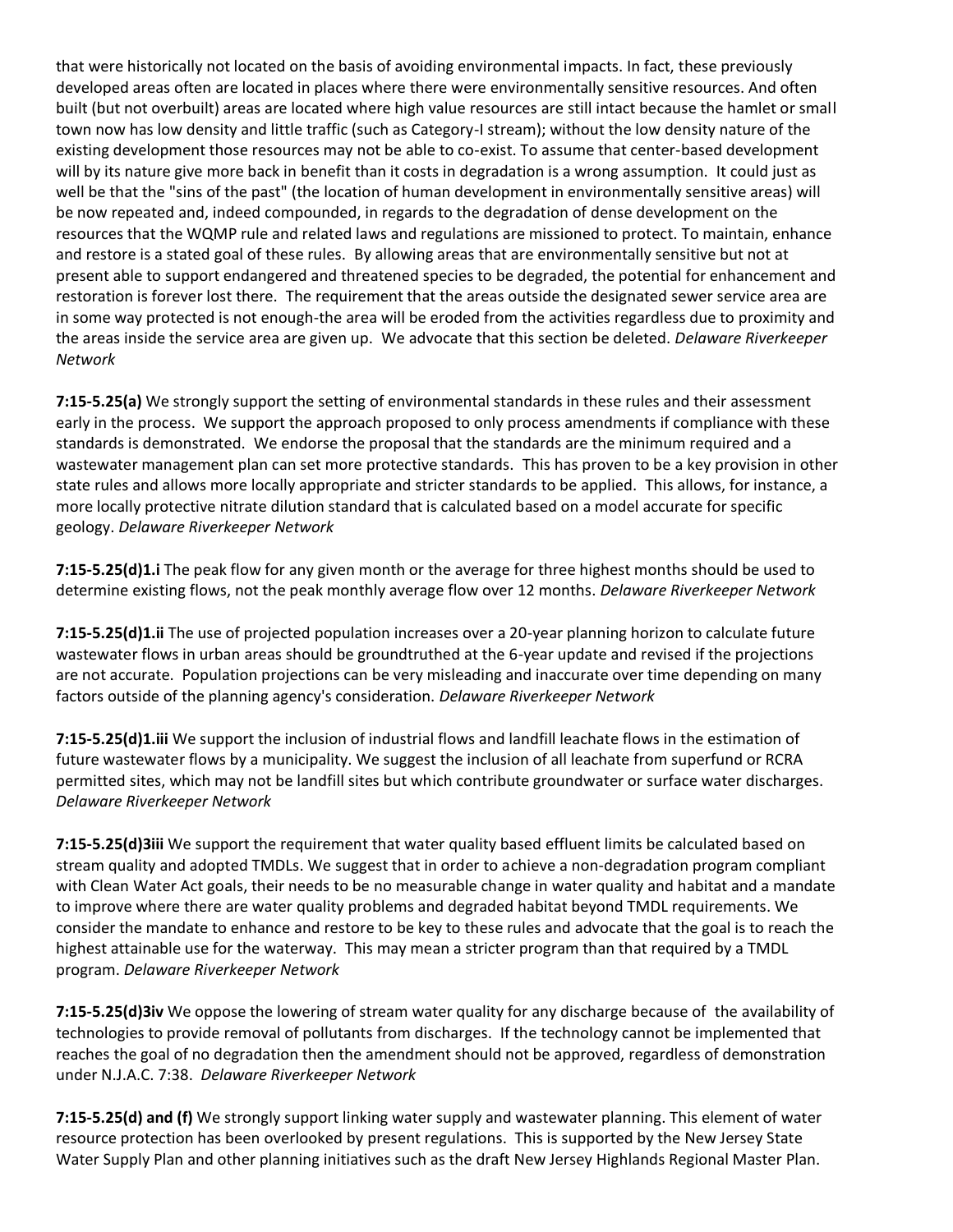We agree that reduced base flow is a result of overallocation of water from streams, reducing the capacity of a stream to assimilate pollutants, as the Department discusses. Reduced stream base flow results in less dilution of pollutants and therefore a greater concentration of pollutants in our stream systems -- the stream's assimilative capacity is compromised. The loss of water also stresses aquatic communities and streamside habitats.<sup>[4]</sup> This loss of base flow is why streams in many areas are drying up when rainfall is not plentiful -- and this can eventually destroy the life in the stream. Reduced base flow also causes higher water temperatures since natural groundwater discharge to the base flow of the stream is reliably cool.<sup>[5]</sup> Water temperature increases because the cool ground water that feeds base flow of a stream is replaced by surface runoff from asphalt and other warmed surfaces. This surface runoff may be 83 degrees F or higher in the summer[.\[6\]](http://delawareriverkeeper.org/newsresources/factsheet.asp?ID=52#_ftn6) Higher temperatures can change the fish community. Sensitive species, such as trout, prefer temperatures of 68 degrees F or less and begin dying when water temperatures reach 77 degrees F[.\[7\]](http://delawareriverkeeper.org/newsresources/factsheet.asp?ID=52#_ftn7) Increasing water temperature can also reduce fish abundance and diversity and invite more pollution-tolerant species[.\[8\]](http://delawareriverkeeper.org/newsresources/factsheet.asp?ID=52#_ftn8) *Delaware Riverkeeper Network*

**7:15-5.25(e)1** We oppose the use of the HUC 11 basis for nitrate calculations. Most agencies, including most water resource agencies, and many state programs and GIS programs use HUC 14 as the basis for calculations. Consistency with these other agencies and programs is very helpful in terms of planning. The HUC 14 provides a more refined analysis and has less "wiggle room" for providing the dilution of nitrates, therefore is more protective. This is important for water resources within the HUC area. While it may seem reliable to calculate nitrate dilution over a HUC 11, there could be more "hot spots" that would get ignored within a HUC 11 than within a HUC 14 and that could negatively impact water quality and ecological resources locally.

We support that a nitrate dilution model must be done to calculate how much development density can be accommodated in areas served by individual septic systems and agree the Department should establish standards for this now-unregulated cumulative impact. We support the requirement for the attainment of a 2 mg/l nitrate standard. The Department has done its due diligence in studying and explaining the use of the 2 mg/l standard and this standard is far more protective. We, however, note that some areas that are pristine will have less background nitrate in their natural condition, as discussed by the Department, and 2 mg/l will represent a degradation of groundwater and, possibly, surface water in the form of base flow. These areas are being sacrificed locally by the use of 2 mg/l. We also point out that some analysis is available to show that .03 mg/l is the standard that should be required for surface waters in order to protect ecological resources, particularly biota. (Souza, Princeton Hydro, draft Regional Sour land Mountain Stormwater Plan, 2006). The rule should make clear that locally derived nitrate standard is allowed and encouraged in order to protect locally high quality ground and surface waters.

We do not support the use of GSR-32 by wastewater planning agencies in all parts of the state in order to calculate nitrate, however. The groundwater recharge volumes in some geologic formations, such as the hard rock geology of the northern half of the State, are not accurately measured by GSR-32. While we understand that the Department will allow the use of a different nitrate dilution model by a municipality if they so choose, we do not support the wastewater planning agency using a nitrate dilution model that is not accurate for the type of geology due to the common overestimation of recharge volume available to dilute the discharged nitrates. The Department points out that recharge volume is an input in the model. These volumes are not universally accepted however, as evidenced by the varying development densities allowed in municipalities that have applied a nitrate dilution model in hard rock geology.<sup>[9]</sup> This is particularly a concern if the agency that is preparing the WMP is a County or any entity other than the municipality because outside agencies will not be as familiar with local geology as a municipality. The use of GSR-32 and higher recharge volumes by a County and then the use of a more accurate but perhaps more restrictive model at the municipal level, sets up a conflict that can be exploited by developers. The Department, if they do not agree with us that GSR-32 should not be used in certain geologic conditions or that recharge volumes for certain geologies should be required to be estimated through local investigation or standardized by scientific study state-wide, should be prepared to provide legal defense expenses and expertise to municipalities that choose to apply other more protective nitrate dilution models that yield less development density for development employing individual septic systems.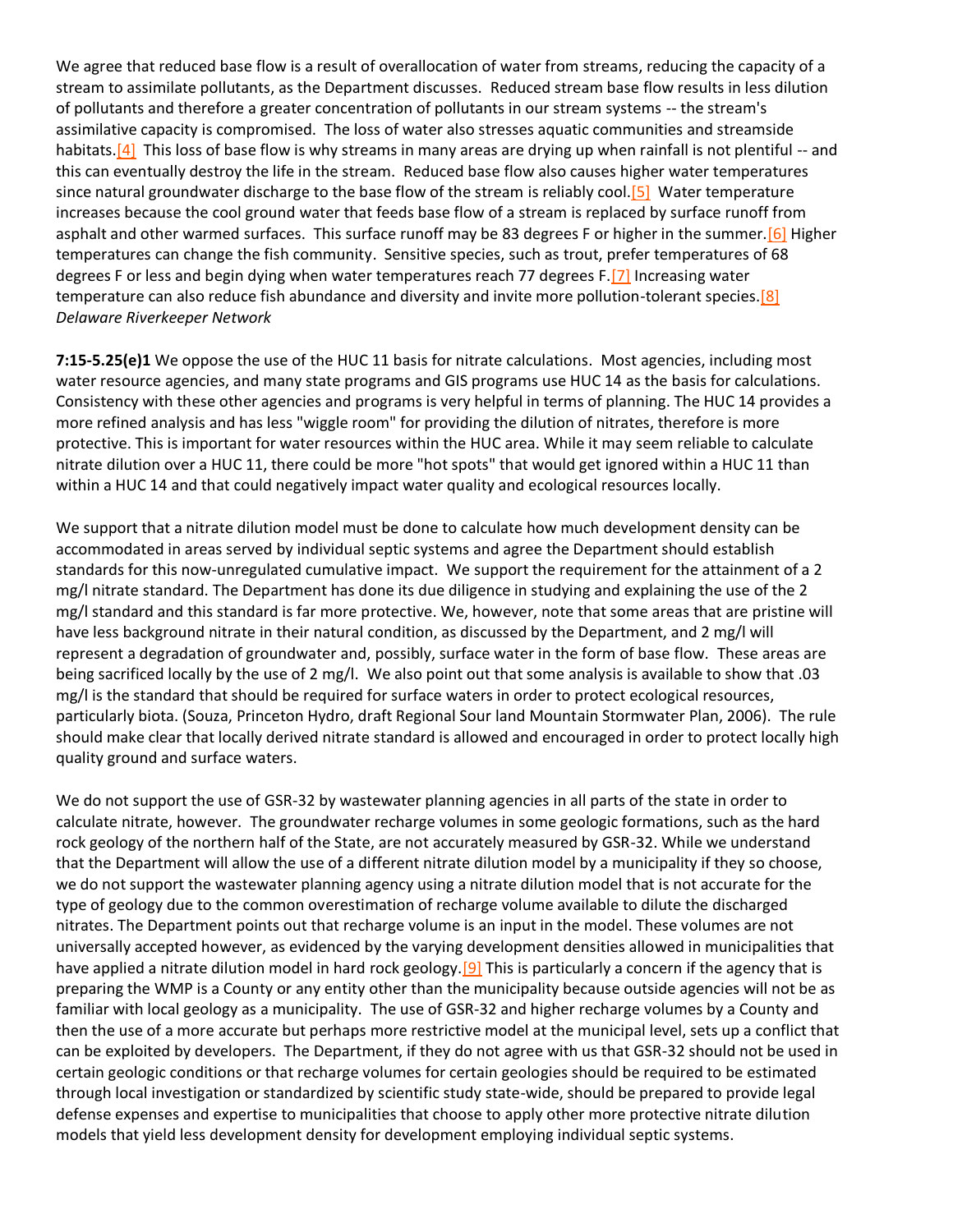We also point out that there are other pollutants in addition to nitrates that can be used to calculate safe septic density. Bacteria and pathogens are both potential contaminants to water resources from septic systems; indeed any disposed waste that is contributed to the system and not fully removed by treatment is a potential pollutant. Research shows that bacteria and pathogens are transported more easily and quickly through fractured bedrock than through sand and gravel media  $[10]$ , posing a problem for certain geologic regions of the State if systems are too densely located. Unfortunately, there may not be the same level of data available to input these factors or use them in model calculations for septic density at this time. USEPA has cited bacteria as a groundwater pollutant problem from septic systems<sup>[11]</sup> and McGinnis and DeWalle (1983) report typhoid fever moving from a septic system to a well 210 feet away during a seasonal high water table. We encourage the Department to research these factors as possible indicators in addition to nitrates in the planning of septic density. *Delaware Riverkeeper Network*

**7:15-5.25(e)3** We support the requirement for a mandatory maintenance program for areas served by individual septic systems. This supports the proper care and maintenance of these systems at the local level, where it is best established and carried out. *Delaware Riverkeeper Network*

**7:15-5.25(g)1** We strongly support the WMP address nonpoint source pollution and dovetail with municipal and regional stormwater management plans and ordinances, including the public education requirements of the plan aimed at prevention of pollution.

The nonpoint source pollution that is generated by stormwater runoff is persistent and invasive. Stormwater washes a myriad of pollutants from urban/suburban areas during a rain including: sediment, soils, nutrients (including phosphorus and nitrogen), copper, zinc, and other heavy metals (including lead), fecal coliform bacteria, hydrocarbons-oils-greases, atmospheric deposition, vehicle emissions, pavement deterioration, tire and brake pad dust, pet waste, chemicals and fertilizers used in lawn care, road salts and de-icing chemicals and their agents, household chemicals, organic and inorganic debris. Stormwater also increases temperatures[.\[12\]](http://delawareriverkeeper.org/newsresources/factsheet.asp?ID=52#_ftn12) Pollutants washed from agricultural areas include: sediments, animal wastes, plant residues, fertilizers, pesticides and fungicides with mixing agents and surfactants, solid waste, biological agents, and various bacteria and pathogens[.\[13\]](http://delawareriverkeeper.org/newsresources/factsheet.asp?ID=52#_ftn13)

The effects of these pollutants are: sedimentation (or silting in) of streams and in-stream habitats; thermal stress; nutrient enrichment; oxygen depletion in surface water; toxic contamination of water supplies, aquatic life, and the food chain; pathogenic contamination of water supplies, fish, wildlife, and domestic animals[.\[14\]](http://delawareriverkeeper.org/newsresources/factsheet.asp?ID=52#_ftn14) Waterways used for recreation become unsuitable and the quality of life for human communities declines with growing odors, algae blooms, aesthetic degradation and the psychological impacts of knowing a stream is polluted and its life destroyed. Stream morphology is also altered and habitats and stability compromised and/or destroyed by alterations from stormwater flows and flooding caused by induced and poorly managed runoff, as the Department discusses. *Delaware Riverkeeper Network*

**7:15-5.25(g)2** We strongly support the protection of riparian areas by a 300 foot riparian zone. This width is consistent with New Jersey's Stormwater Rules and with scientific findings. We advocate for 300 feet minimum on all streams and greater where species protection requires it rather than a step-down standard that give less protection to built areas. Built and urban areas need high quality streams and habitats as much if not more than undeveloped and pristine areas; healthy waterways provide healthy environmental conditions, habitat and quality of life. If we are to take seriously the charge to restore and enhance, 300 foot buffer minimum is needed to get us there first as a healing measure and then as a maintenance measure. Wide riparian zones need to be regulated in order to accomplish the protection needed. [\[15\]](http://delawareriverkeeper.org/newsresources/factsheet.asp?ID=52#_ftn15) *Delaware Riverkeeper Network*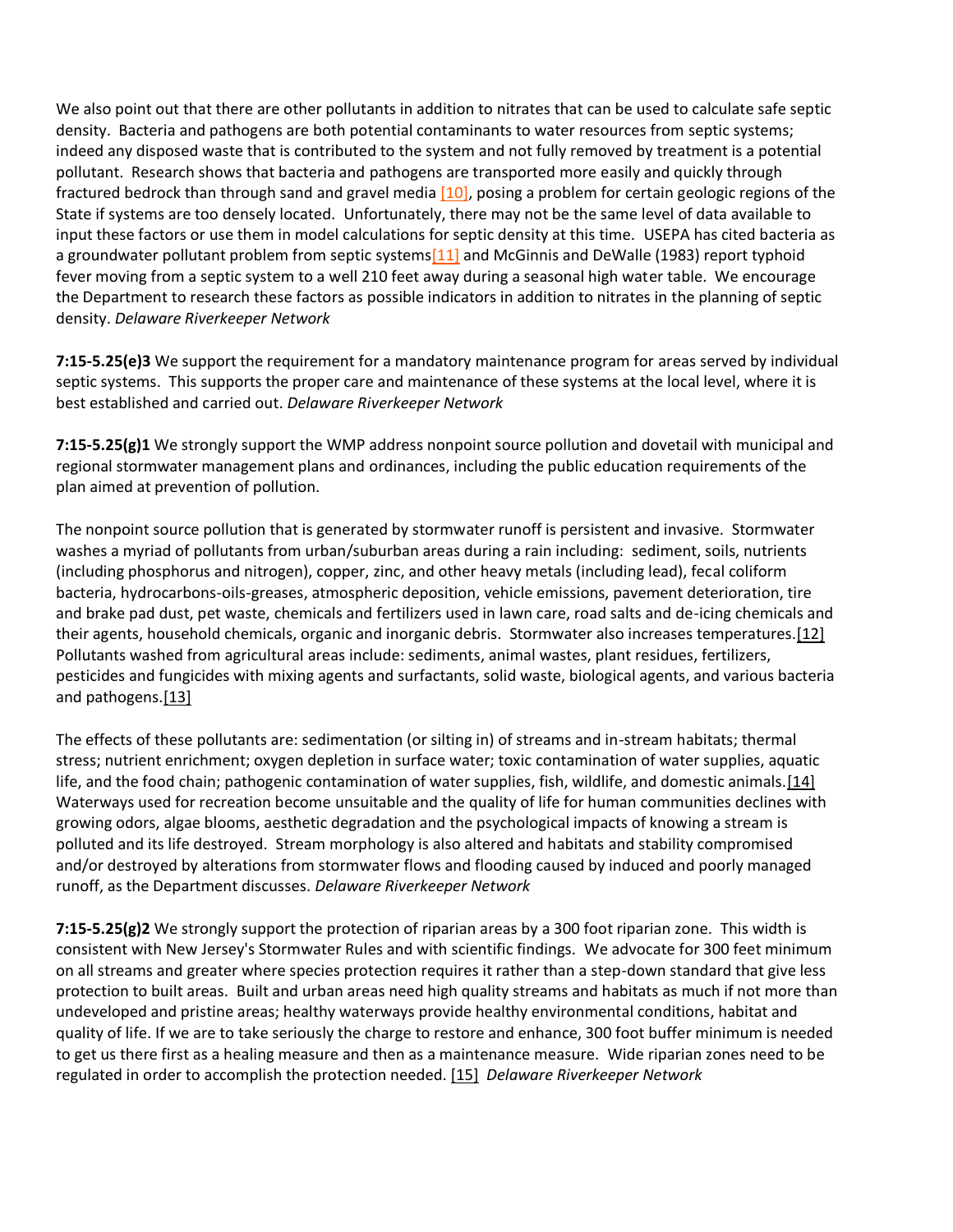**7:15-5.25(g)6** We strongly support the protection of steep slopes as defined as 20% or greater, which will provide needed protection to these fragile features. Disruption of steep slopes has a negative impact environmentally because of increased erosion, increased volume and velocity of stormwater runoff (causing flood flows), sedimentation from soils entering receiving water bodies, reduction of groundwater recharge, and destabilization of hills and ridges. Habitat for wildlife and unique plant species is also lost. Aesthetically, the disruption of vegetation and natural grades and ridges degrades scenic and viewshed quality. The most protective approach to steep slopes is to keep them naturally vegetated with a mixed plant community that includes herbaceous plants, shrubs and trees of various size, age and species. *Delaware Riverkeeper Network*

**7:15-6.2** The responsibility of the Department to identify through listing and prepare programs to address water quality limited waters is fundamental to cleaning up polluted waters in New Jersey. The process nationwide and locally has been excruciatingly slow. Delaware Riverkeeper Network was involved in the litigation brought against the U.S. Environmental Protection Agency (and subsequent litigation against the Delaware River basin states) that brought about the TMDL program. While the program is not as effective as it should be, the process can work if diligence is applied to gather and interpret water quality information regarding our waterways and if the problems are addressed in a comprehensive way with measurable goals that chart success. We support the efforts in these rules regarding TMDLs but caution that training, funding, and support will be needed to make this work. All other efforts so far have been patchy and uncoordinated. The effort to ensure that the Department's programs (such as wastewater permitting) and Department and municipal efforts (such as nonpoint source control programs, i.e. stormwater) don't work at cross-purposes is essential. These rules take a good step towards that goal with the requirement that the list of water quality limited segments is made an amendment to the Statewide Water Quality Management Plan and with the requirement that the implementation of the statewide, areawide and local WQMP plans address these stream problems.

**7:15-8** We support the withdrawal of wastewater service area designations that are not up to date. This is the only way to reality-check wastewater planning in the State and bring attention to the fact that most plans are obsolete in light of current facts. We support the requirement that residential development of six or more dwelling units are subject to these rules. We also support that in calculating the number of dwelling units, previous development is to be counted. This helps to close a loophole that would allow developments to avoid compliance with these rules.

Thank you for the opportunity to comment on this proposed rule.

Sincerely,

*Maya K. van Rossum Tracy Carluccio the Delaware Riverkeeper Deputy Director* 

[\[1\]](http://delawareriverkeeper.org/newsresources/factsheet.asp?ID=52#_ftnref1) New Jersey Flood Mitigation Task Force, Report on Delaware River Flood Mitigation, August 22, 2006

[\[2\]](http://delawareriverkeeper.org/newsresources/factsheet.asp?ID=52#_ftnref2) Beyond the Ark, A New Approach to Floodplain Management, Kusler and Larson, June 1993.

[\[3\]](http://delawareriverkeeper.org/newsresources/factsheet.asp?ID=52#_ftnref3) The Delaware River Basin Commission Interstate Flood Mitigation Task Force Action Agenda, July 2007 p. 66.

[\[4\]](http://delawareriverkeeper.org/newsresources/factsheet.asp?ID=52#_ftnref4) Cahill and Associates Environmental Consultants, Porous Pavement with Underground Recharge Beds, Spring, 1993.

[\[5\]](http://delawareriverkeeper.org/newsresources/factsheet.asp?ID=52#_ftnref5) "How Much Development is Too Much for Streams, Rivers, Lakes, Tidal Waters and Wetlands?", Community and Environmental Defense Services, Maryland Line, MD.